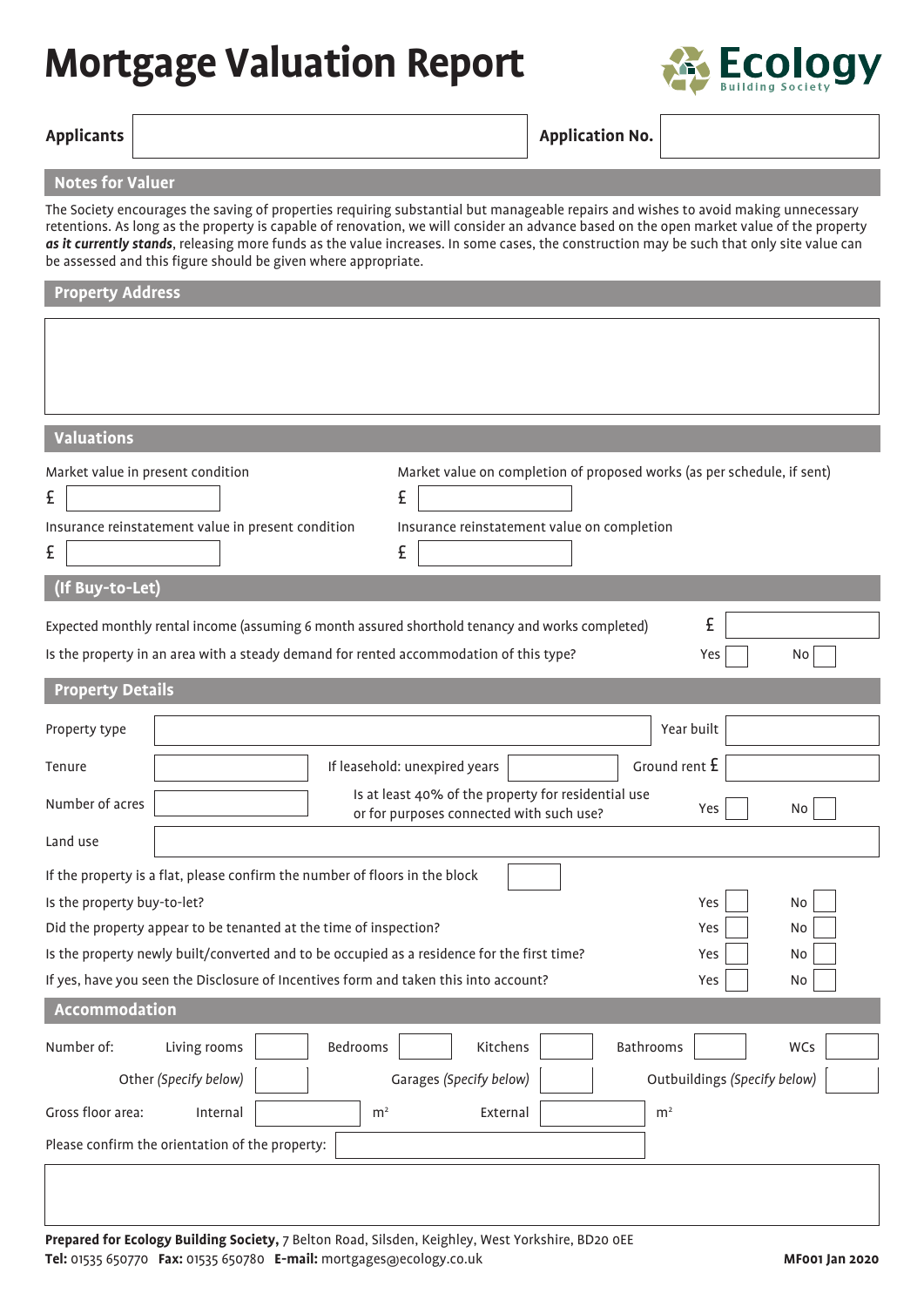| <b>Applicants</b>                                                                                                                                     |                                                                                                       | <b>Application No.</b> |                    |              |  |  |
|-------------------------------------------------------------------------------------------------------------------------------------------------------|-------------------------------------------------------------------------------------------------------|------------------------|--------------------|--------------|--|--|
|                                                                                                                                                       | <b>Construction</b> (with details of any non-traditional or system built construction)                |                        |                    |              |  |  |
| Walls                                                                                                                                                 |                                                                                                       |                        |                    |              |  |  |
| Roof                                                                                                                                                  |                                                                                                       |                        |                    |              |  |  |
| Insulation                                                                                                                                            |                                                                                                       |                        |                    |              |  |  |
| Renewable<br>technologies                                                                                                                             |                                                                                                       |                        |                    |              |  |  |
| Are any window frames or doors uPVC?                                                                                                                  | If Yes, specify in General Comments                                                                   |                        | Yes                | No           |  |  |
| <b>Services</b>                                                                                                                                       |                                                                                                       |                        |                    |              |  |  |
| Drainage:<br>Mains<br>Electricity:<br>Mains<br>Type of heating                                                                                        | Private<br>None<br>Water:<br>Private<br>None<br>Gas:                                                  | Mains<br>Mains         | Private<br>Private | None<br>None |  |  |
|                                                                                                                                                       | Legal / Planning Considerations (e.g. access, restrictions, rights)                                   |                        |                    |              |  |  |
|                                                                                                                                                       | Please specify any legal issues to be verified by the conveyancer or any planning issues to consider: |                        |                    |              |  |  |
|                                                                                                                                                       |                                                                                                       |                        |                    |              |  |  |
| <b>Special Risks</b>                                                                                                                                  |                                                                                                       |                        |                    |              |  |  |
|                                                                                                                                                       | Has the property suffered structural movement?                                                        |                        | Yes                | No           |  |  |
| Is there evidence, history or reason to anticipate subsidence, heave, landslip or flood<br>affecting the property or immediate vicinity?<br>Yes<br>No |                                                                                                       |                        |                    |              |  |  |
| Is there evidence the property could be subject to future flooding risk arising from a changing climate?<br>Yes<br>No                                 |                                                                                                       |                        |                    |              |  |  |
| Is the property currently subject to coastal erosion or likely to be in the future?<br>Yes<br>No                                                      |                                                                                                       |                        |                    |              |  |  |
| Is there evidence of damp, timber defects and other deterioration in condition?<br>Yes<br>No                                                          |                                                                                                       |                        |                    |              |  |  |
| Do you recommend any specialist reports prior to mortgage offer?<br>Yes<br>No                                                                         |                                                                                                       |                        |                    |              |  |  |
| If Yes to any of the above, provide details:                                                                                                          |                                                                                                       |                        |                    |              |  |  |
|                                                                                                                                                       |                                                                                                       |                        |                    |              |  |  |